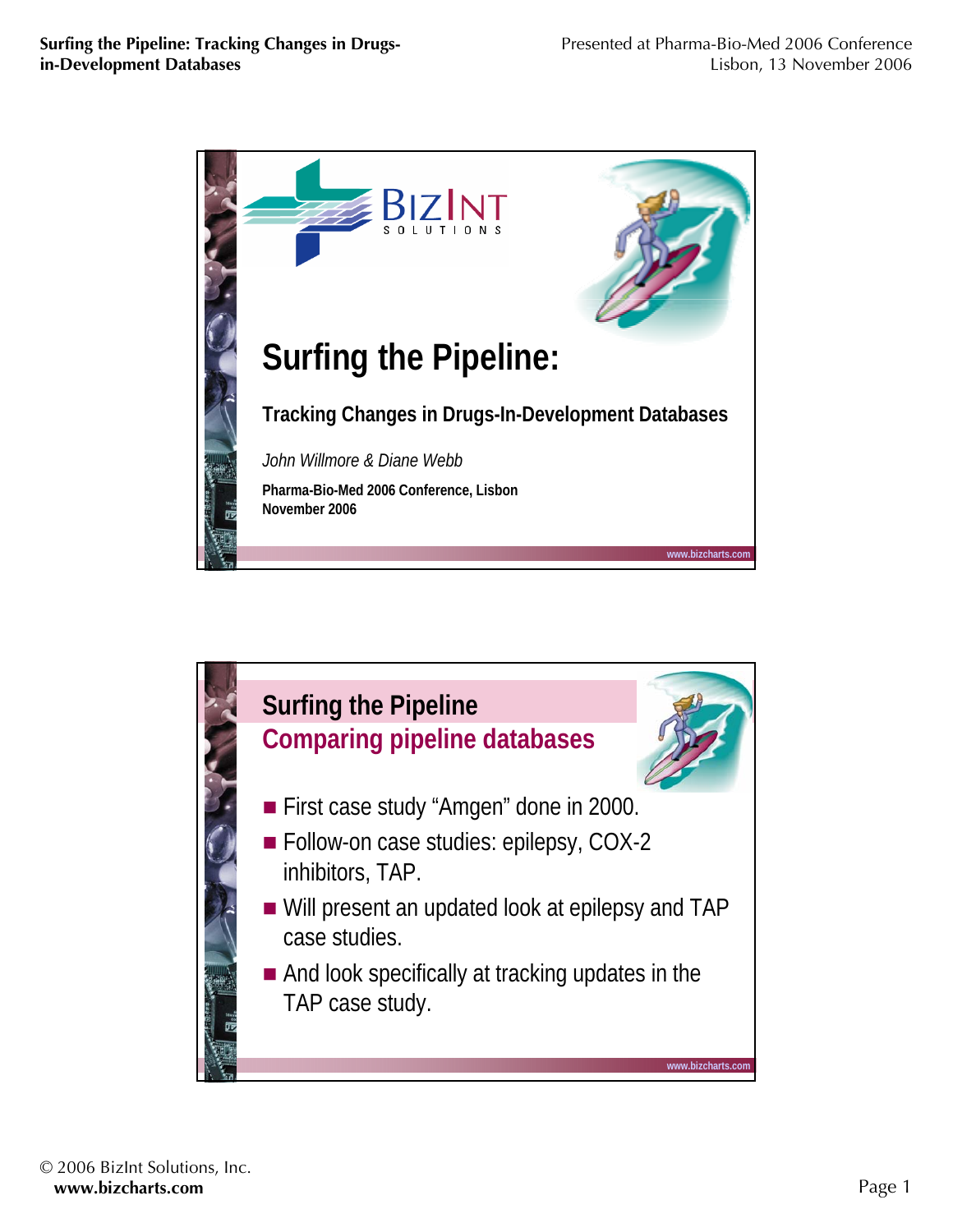

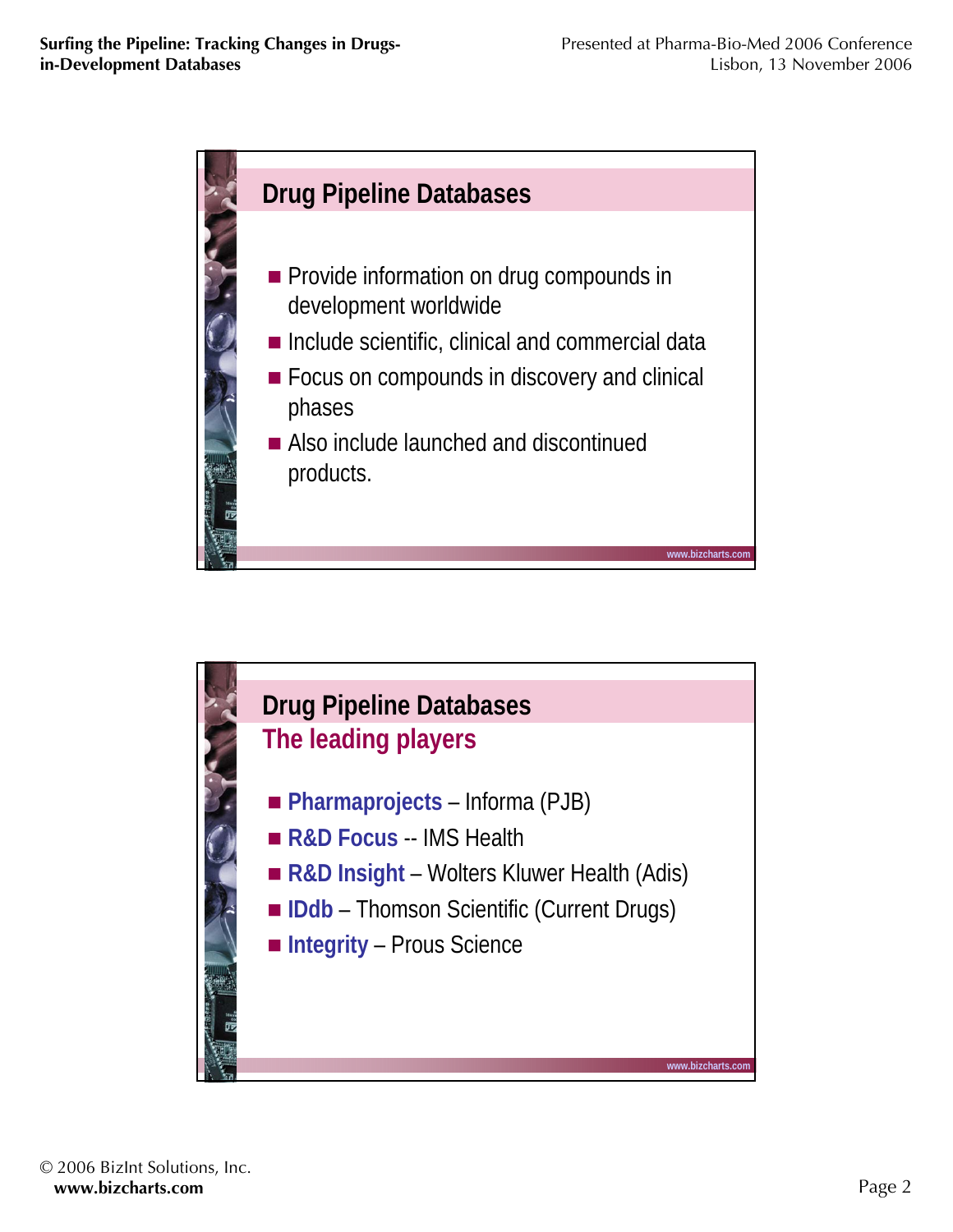

| Case study: Epilepsy coverage |             |                   |  |
|-------------------------------|-------------|-------------------|--|
| <b>Search results</b>         |             |                   |  |
|                               |             |                   |  |
| Records retrieved             | <i>2002</i> | <i>2006</i>       |  |
| • Pharmaprojects              | 407         | 460               |  |
| R&D Focus                     | 202         | 229               |  |
| ■ R&D Insight                 | 201         | 228               |  |
| $\blacksquare$ IDdb           | 250         | 271               |  |
| $\blacksquare$ Prous          | 2880        | 1199              |  |
|                               |             |                   |  |
|                               |             | www.bizcharts.com |  |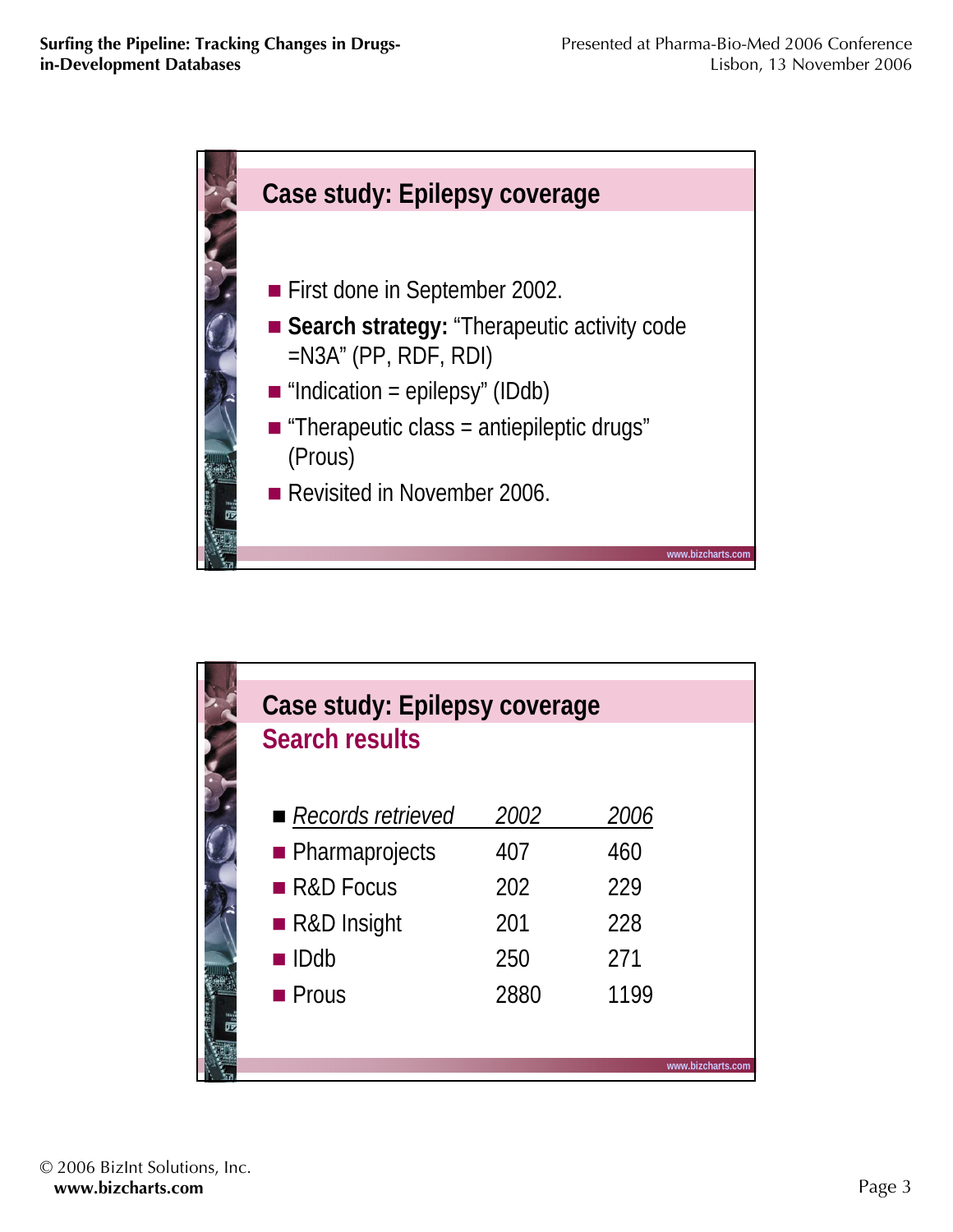

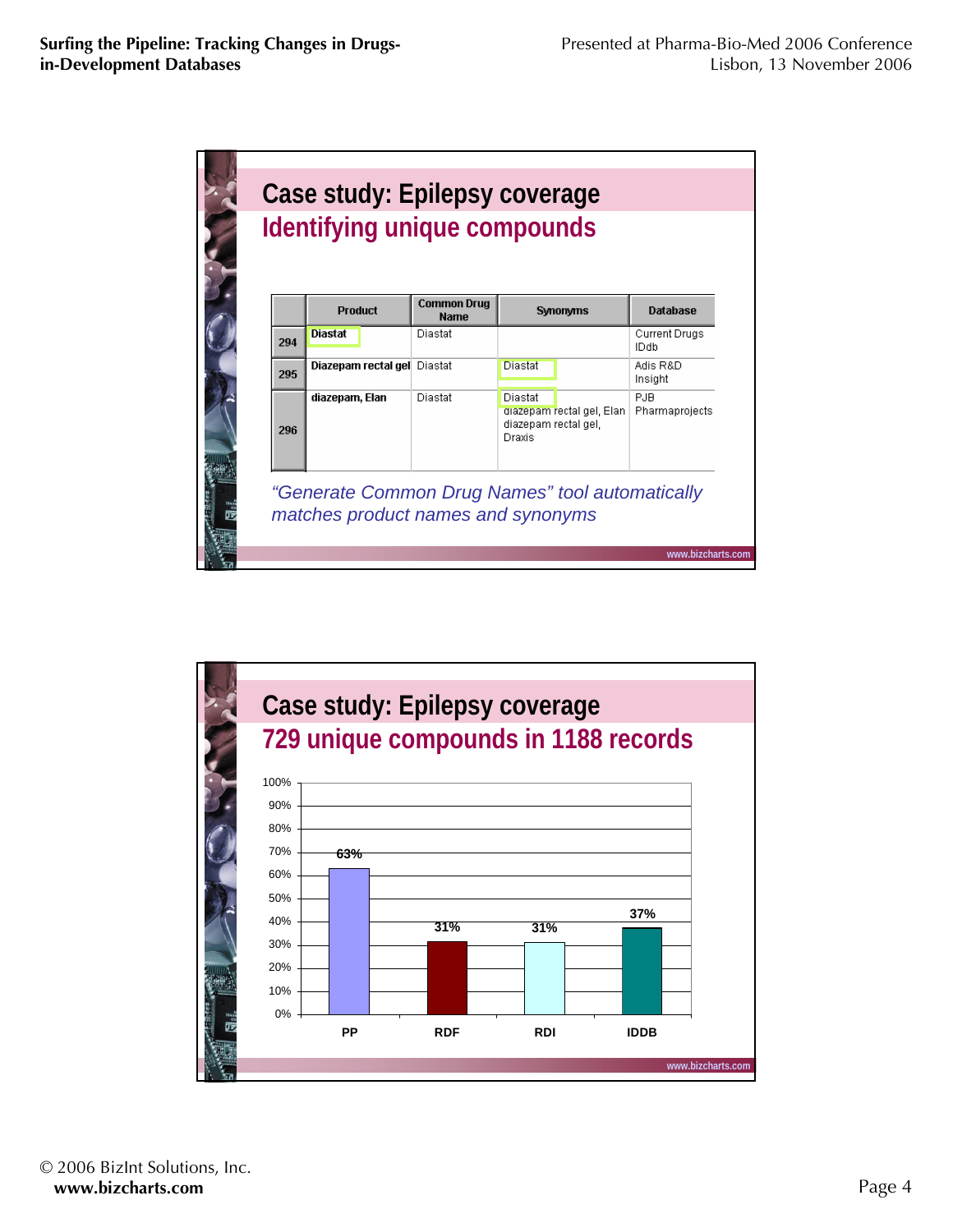

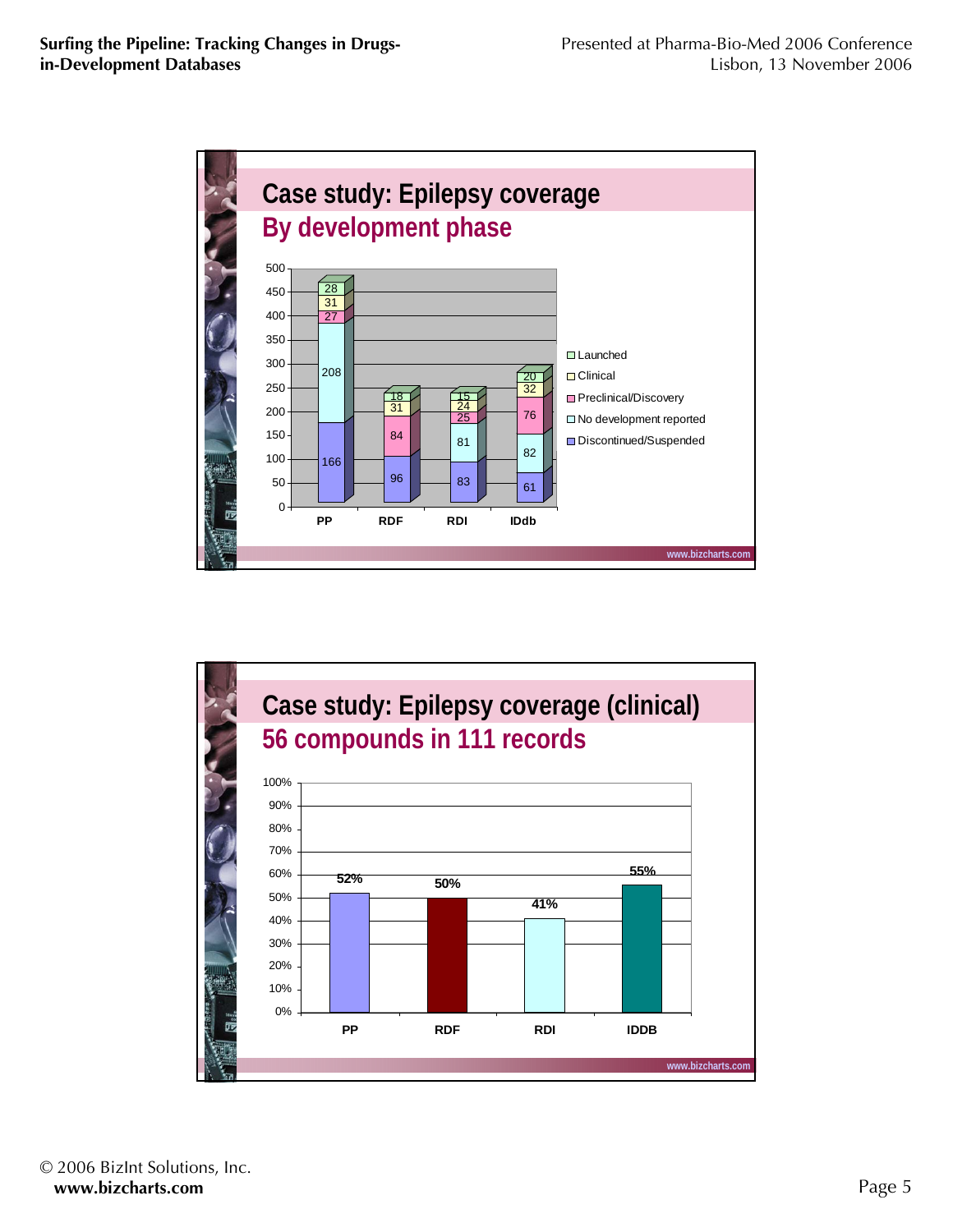

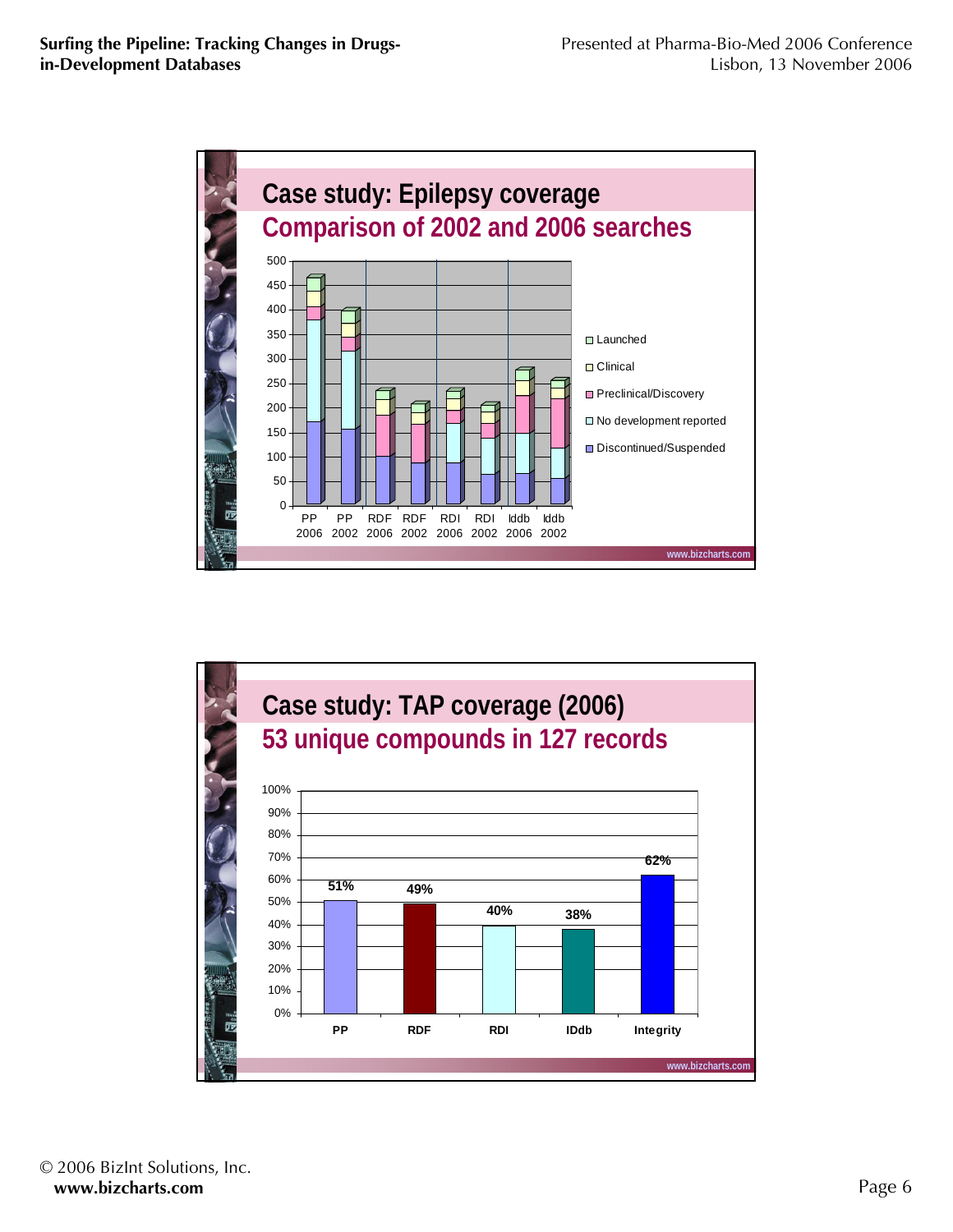

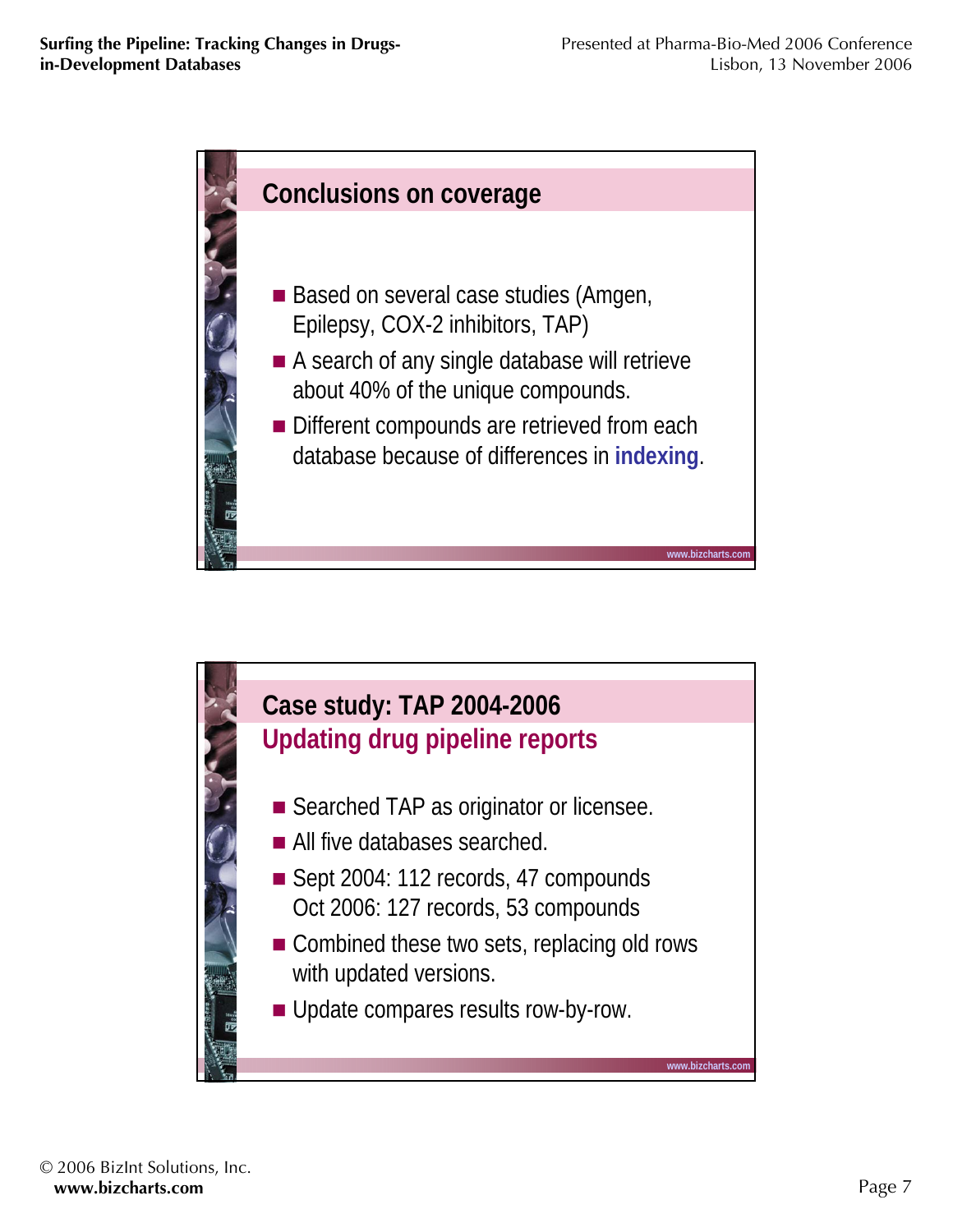|    |                                  |                              | TAP Pipeline - PP, RDF, RDI, IDdb, Integrity - Sept 2004 + Oct 2006 |                 |     |                        |                                                                                                                                                |
|----|----------------------------------|------------------------------|---------------------------------------------------------------------|-----------------|-----|------------------------|------------------------------------------------------------------------------------------------------------------------------------------------|
|    | Drug                             | <b>Database</b>              | <b>Row Status</b>                                                   | Company         |     | <b>Status</b>          | Indication                                                                                                                                     |
| 16 | <b>Famciclovir</b>               | Prous Integrity<br>Compounds | Added<br>Added                                                      | GlaxoSmithKline |     | Launched-1994          | <b>Hepatitis B</b><br>Herpes genitalis<br>Herpes labialis<br>Infection, herpes simplex<br>virus<br>Infection, herpes virus<br>Infection, viral |
| 17 | famciclovir                      | PJB<br>Pharmaprojects        |                                                                     |                 | id) | Launched               | Infection, gynaecological<br>Infection, varicella zoster<br>virus<br>Infection, herpes simplex<br>virus                                        |
| 18 | Testosterone-topical -<br>Unimed | Adis R&D<br>Insight          | Not in Added                                                        |                 |     | Launched               | Hypogonadism                                                                                                                                   |
| 19 | <b>TAK-390MR</b>                 | Thomson<br>Scientific IDdb   | Results<br>Updated                                                  |                 |     | tical Phase 3 Clinical | Gastroesophageal reflux<br>Gastrointestinal disease<br>Stomach ulcer<br>Duodenal ulcer                                                         |
| 20 | <b>TAK 603</b>                   | IMS R&D Focus                |                                                                     |                 |     | Discontinued           | rheumatoid arthritis                                                                                                                           |
| 21 | cefsulodin (INN)                 | IMS R&D Focus                |                                                                     |                 |     | Marketed               | bacterial infection                                                                                                                            |
| 22 | Lestaurtinib                     | Prous Integrity<br>Compounds | Unchanged                                                           |                 |     | Phase II               |                                                                                                                                                |

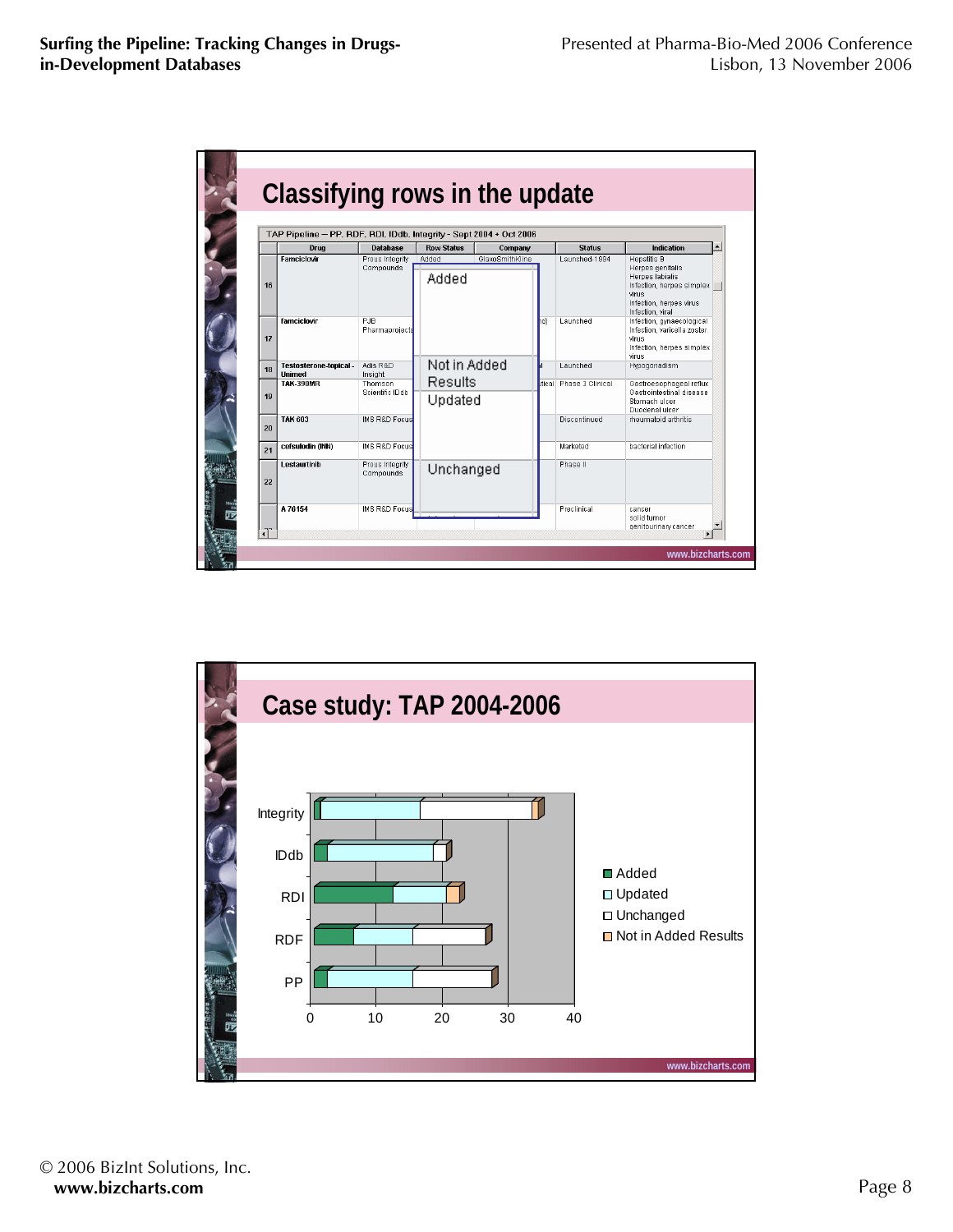

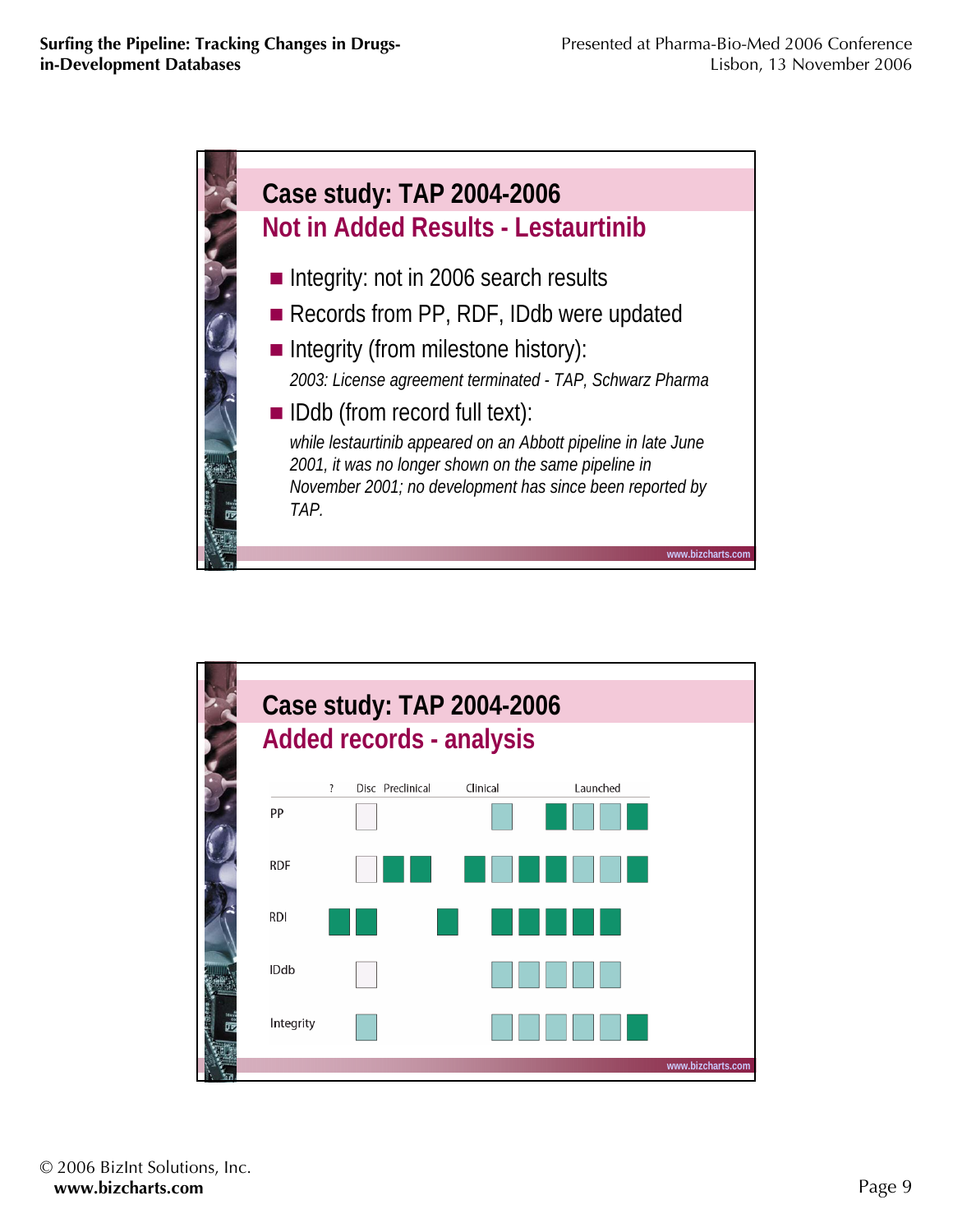

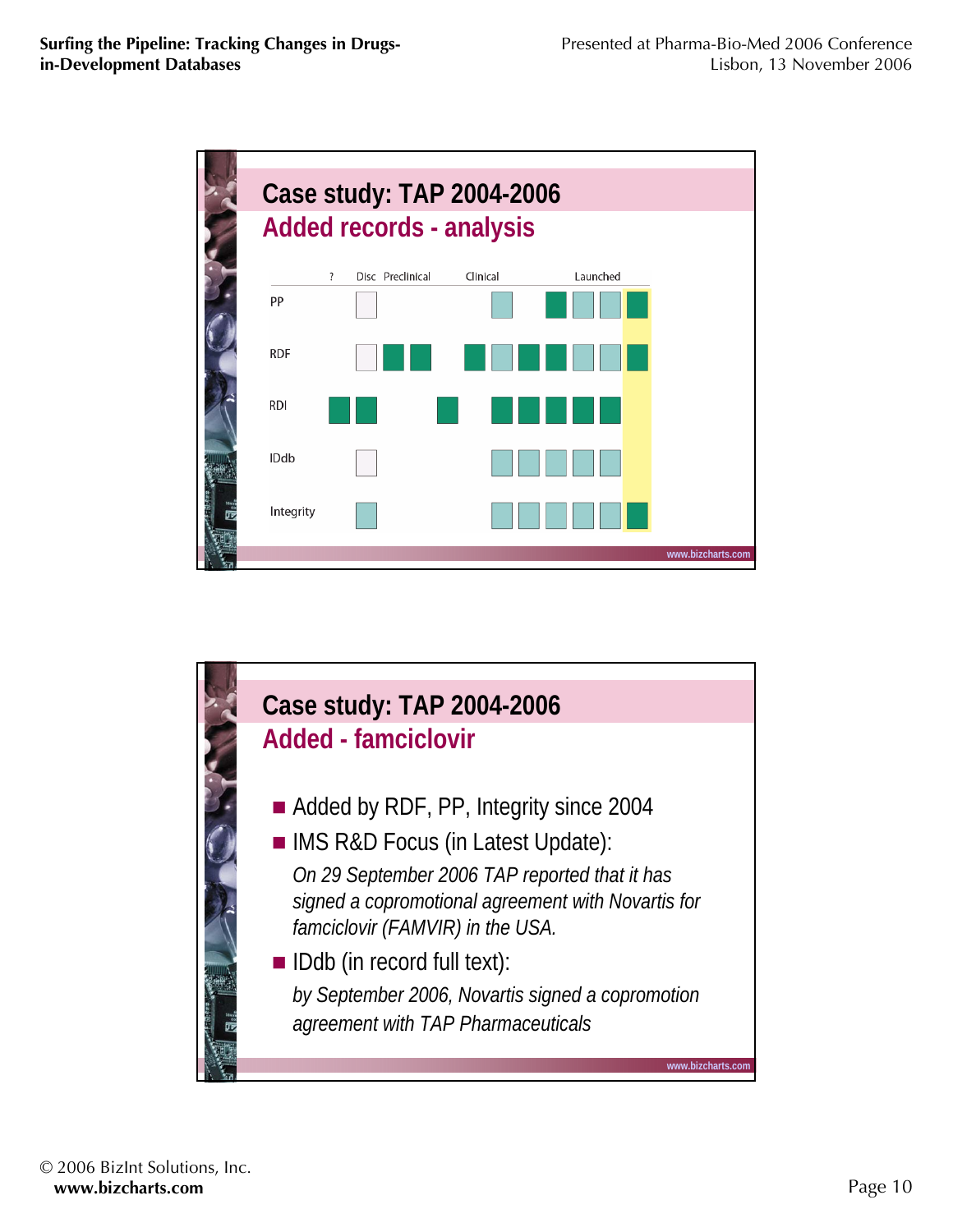|    | TAP Pipeline - PP, RDF, RDI, IDdb, Integrity - Sept 2004 + Oct 2006 |                               |                                  |                         |                                                                                          |                            |                                                                                                         |  |  |
|----|---------------------------------------------------------------------|-------------------------------|----------------------------------|-------------------------|------------------------------------------------------------------------------------------|----------------------------|---------------------------------------------------------------------------------------------------------|--|--|
|    | Drug                                                                | <b>Database</b>               | <b>Synonyms</b>                  | Company                 | Licensee                                                                                 | <b>Status</b>              | <b>Indication</b>                                                                                       |  |  |
| 18 | CEP-2563                                                            | Prous Integrity<br>Compounds  | KT-8391                          | Cephalon<br>Kyowa Hakko | Schwarz Pharma<br>TAP                                                                    | Phase I                    | Cancer, prostate                                                                                        |  |  |
| 19 | Febuxostat                                                          | Adis R&D<br>Insight           | TEI 6720<br><b>TMX 67</b>        | Teijin Pharma           | Ipsen<br>SK Chemicals<br>SK Pharma<br><b>TAP Pharmaceutical</b><br>Products              | Preregistration            | Gout<br>Hyperuricaemia                                                                                  |  |  |
| 20 | febuxostat                                                          | IMS R&D Focus                 | febuxostat<br>TMX 67<br>TEI 6720 | Teijin (Japan)          | Ipsen (France)<br>SK Pharma (South<br>Korea)<br><b>B TAP (USA)</b>                       | Pre-registration           | gout                                                                                                    |  |  |
| 21 | febuxostat                                                          | P.IR<br>Pharmaprojects TMX-67 | TEI-6720                         | Teilin (Japan)          | Abbott (USA)<br>Takeda (Japan)<br>Ipsen (France)<br>SK Chemicals (South<br>Korea)        | Pre-registration           | Hyperuricaemia                                                                                          |  |  |
| 22 | febuxostat                                                          | Thomson<br>Scientific IDdb    | TFI-6720<br>TMX-67               | Teilin Ltd              | <b>TAP Pharmaceutical</b><br>Products Inc.<br>Ipsen<br><b>TAP Pharmaceuticals</b><br>Inc | Pre-registration           | Gout                                                                                                    |  |  |
| 23 | FR 229934                                                           | Adis R&D<br>Insight           |                                  | Astellas Pharma         | <b>TAP Pharmaceutical</b><br><b>Products</b>                                             | Preclinical                | Erectile dysfunction                                                                                    |  |  |
| 24 | FR 229934                                                           | IMS R&D Focus                 |                                  | Astellas (Japan)        | <b>B TAP (USA)</b>                                                                       | Discontinued               | erectile dysfunction<br>sexual dysfunction                                                              |  |  |
| 25 | FR-229934                                                           | PJB<br>Pharmaproiects         |                                  | Astellas (Japan)        | Abbott (USA)<br>Takeda (Japan)                                                           | No Development<br>Reported | Impotence                                                                                               |  |  |
| 26 | <b>Ibrolipim</b>                                                    | Adis R&D<br>Insight           | NO 1886<br>OPF 009               | Otsuka Pharmaceutical   | <b>TAP Pharmaceutical</b><br>Products                                                    | No development<br>reported | Diabetic complications<br>Hypertriglyceridaemia<br>Low HDL cholesterol<br>Nephrotic syndrome<br>Obesity |  |  |

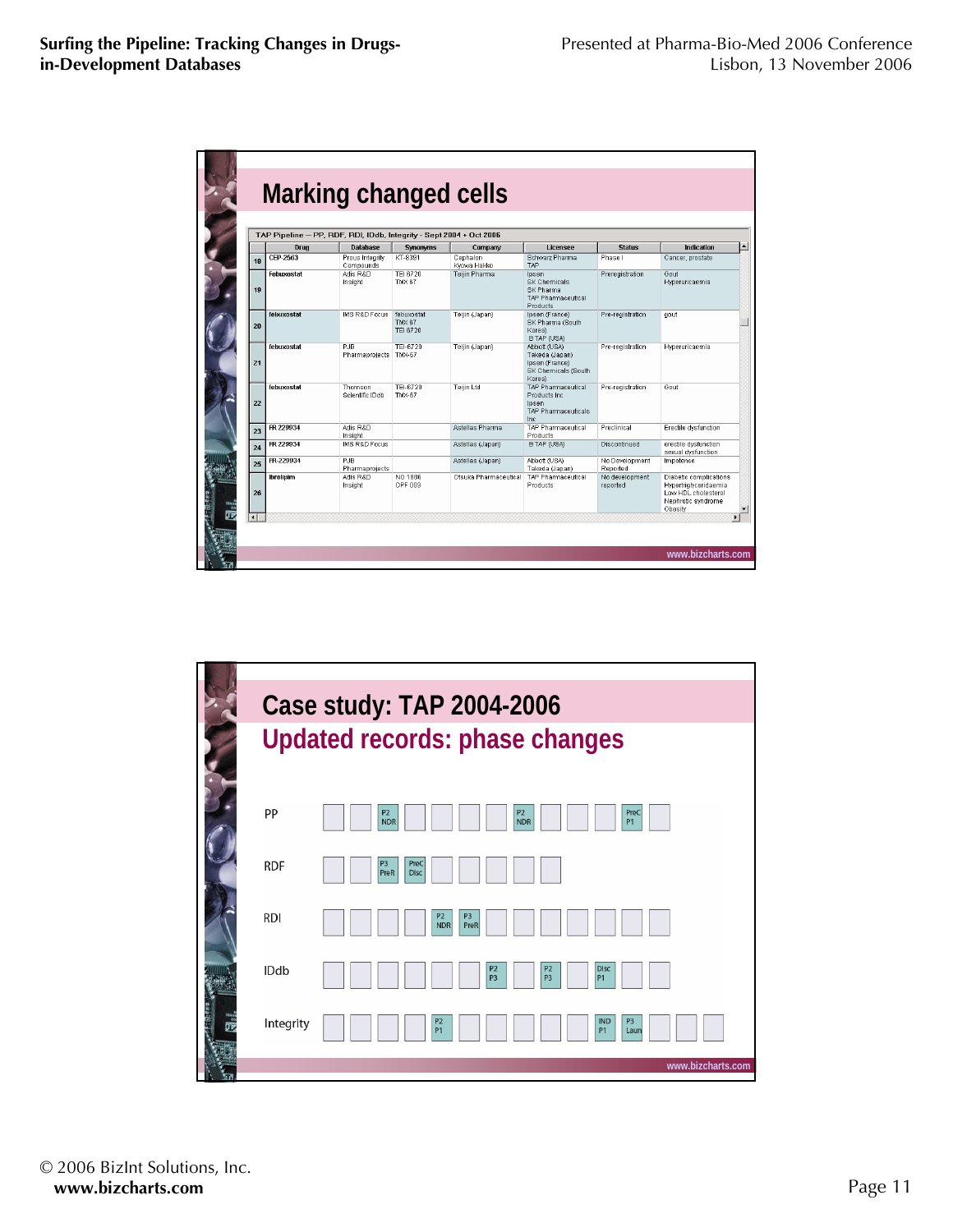